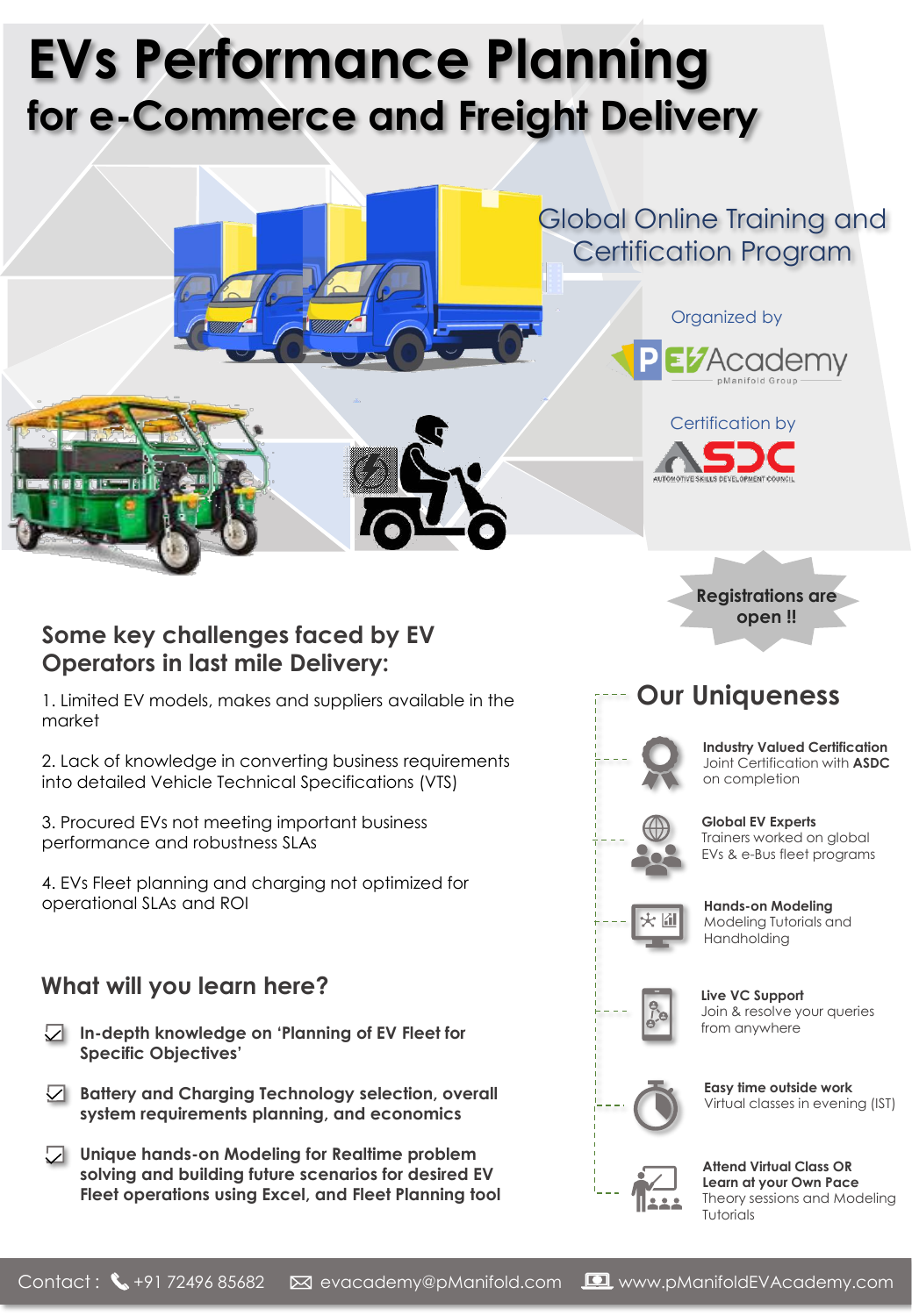



## **EVs Performance Planning for e-Commerce and Freight Delivery**

## **PROGRAM SCHEDULE**

| <b>Module</b>                               | #              | <b>Session Topic</b>                   | <b>Duration</b><br>(Hour) |
|---------------------------------------------|----------------|----------------------------------------|---------------------------|
| 1. Basics of EV<br><b>Fleets</b>            | $\mathbf{1}$   | <b>Electric Vehicle Basics</b>         | 1                         |
|                                             | $\overline{2}$ | E-Commerce & Other Delivery Fleets     | $\mathbf{1}$              |
| 2. Fleet Modeling                           | 3              | <b>Vehicle Energy Modeling</b>         | $\mathbf{1}$              |
|                                             | 4              | 1-Vehicle 1-Route Scheduling           | $\mathbf{1}$              |
|                                             | 5              | <b>Battery Selection &amp; Sizing</b>  | $\mathbf{1}$              |
|                                             | 6              | 1-Route Fleet Scheduling               | $\mathbf{1}$              |
|                                             | 7              | <b>Charger Selection &amp; Sizing</b>  | $\mathbf{1}$              |
| 3. EV Fleet<br><b>Disruptions</b>           | 8              | <b>Vehicle Disruptions</b>             | $\mathbf{1}$              |
|                                             | 9              | <b>Route Disruptions</b>               | $\mathbf{1}$              |
|                                             | 10             | <b>Power Disruptions</b>               | $\mathbf{1}$              |
|                                             | 11             | <b>Technological Disruption</b>        | $\mathbf{1}$              |
|                                             | 12             | Change in Regulations & Policies       | $\mathbf{1}$              |
| 4. Cost Analysis                            | 13             | Capital & Operating Expenses           | $\mathbf{1}$              |
|                                             | 14             | <b>Total Cost of Ownership</b>         | $\mathbf{1}$              |
| 5. EV Adoption in<br><b>Existing Fleets</b> | 15             | <b>Vehicle Specs from Requirements</b> | $\mathbf{1}$              |
|                                             | 16             | New EVs vs ICE Vehicle Conversion      | $\mathbf{1}$              |
|                                             | 17             | <b>Mixed Fleet Dynamics</b>            | 1                         |

| Ħ            | <b>Modeling &amp; Planning Tutorial</b> |
|--------------|-----------------------------------------|
|              | Introduction & Energy                   |
| $\mathbf{1}$ | Modeling                                |
| 2            | 1-Vehicle & 1-Route Scheduling          |
| 3            | 1-Route Fleet Scheduling                |
| 4            | <b>Modeling Disruptions</b>             |
|              | <b>Modeling Total Cost of</b>           |
| 5            | Ownership                               |





|                   | <b>Final Exam</b>     |
|-------------------|-----------------------|
| <b>Evaluation</b> | <b>Project Review</b> |

| 17 Theory sessions, each 1<br>hour                                          | 5 Modeling sessions                                                                                                    |  |
|-----------------------------------------------------------------------------|------------------------------------------------------------------------------------------------------------------------|--|
| You can join the live online<br>batch, or enroll for self-<br>paced program | Hands-on modeling and<br>simulation assignments using<br>Fleet planning tool                                           |  |
| 4 Assignments<br>1 Final assessment                                         | <b>Certification</b> after course<br>completion based on<br>• Mini-project work<br>• Assignments<br>• Final assessment |  |

# **50% 35% 15%**

#### **Evaluation Criteria**

- Mini-Project work
- $MCO$  based assessment
- **Assignments**

- Key learnings from the training program
- ✓ Holistic understanding of EV energy modeling
- ✓ Selection of battery and charging technology
- ✓ Route and network planning considerations
- ✓ Performance parameters for EV Fleet Optimizations
- ✓ Learn about risks of vehicle/charger breakdowns
- ✓ Understand the EV fleet relevant policies
- ✓ Diagnostic of the existing EV Fleet for effective operations